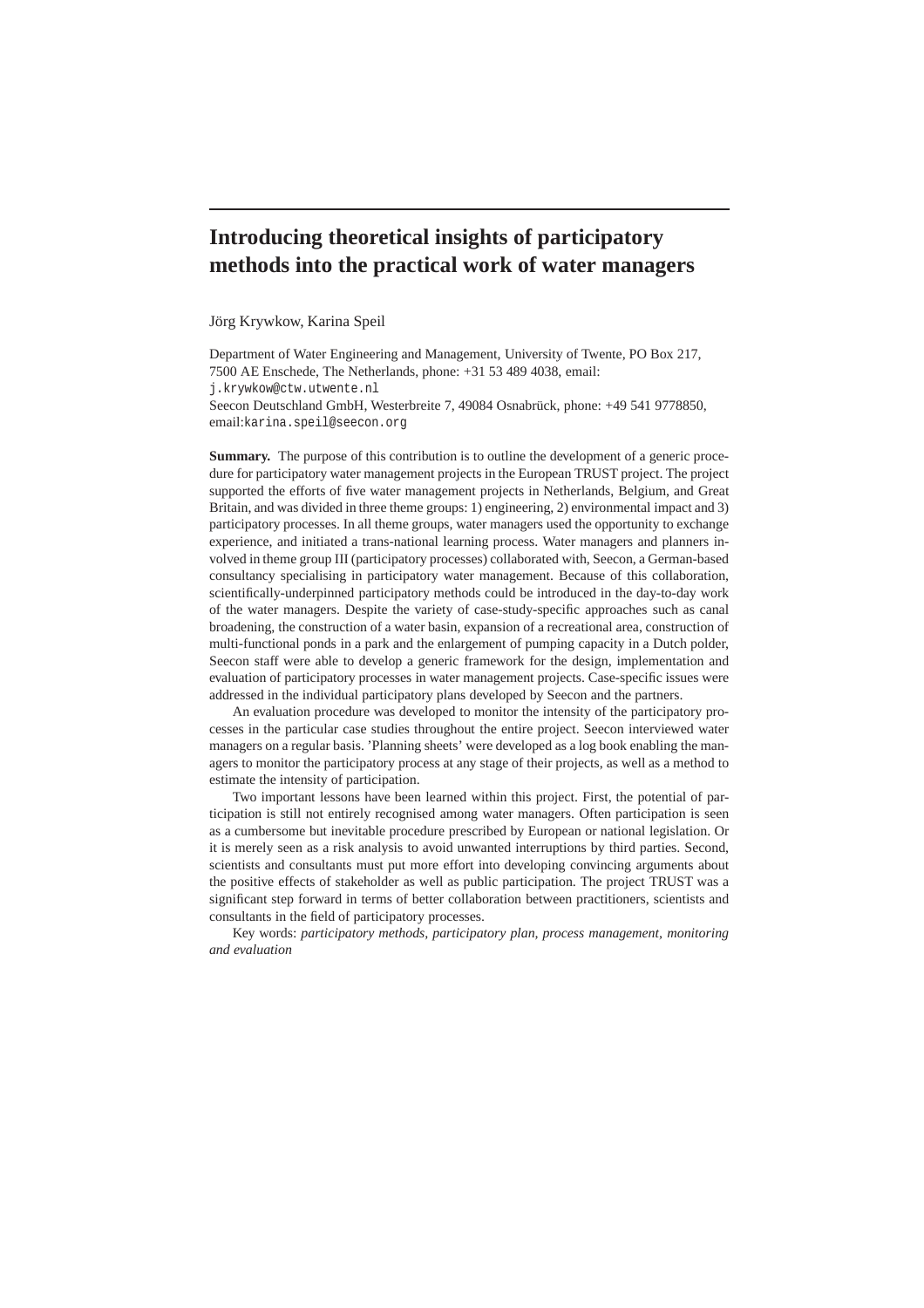# **1 Introduction**

The TRUST Project is part of the EU INTERREG IIIB project. The EU TRUST Partnership brings together five innovative partners that use water in spatial planning: British Waterways (BW), Glasgow City Council (GCC), Provincie Noord-Holland (PNH), Hoogheemraadschap van Schieland en de Krimpenerwaard (HHSK) and Provinciale Ontwikkelingsmaatschappij West-Vlaanderen (POM). Each part-



**Fig. 1.** TRUST Project partners and their projects within North-West-Europe

ner's project includes multi-functional use of water-space, innovative and improved water management and public participation. They aim at delivering strategic, practical and innovative solutions that add value to existing initiatives in water management and spatial planning across Europe. Within TRUST the Theme Group III (TGIII) focused on issues of public and stakeholder participation. Besides the five partners, the consulting Seecon was involved. Seecon's task was threefold:

- Support the participatory process of each of the projects by providing the link between science and practice;
- Adapt scientific participatory methods and provide guidance as how to choose the most appropriate methods for the local projects;
- Develop a framework of methods that is operational, flexible and comprehensible, and scientifically sound at the same time.

Employing professional consultants is omnipresent in economy, financial and resource management, spatial planning, engineering, and many other fields. Employing professional consultants in the field of participation in water management, however,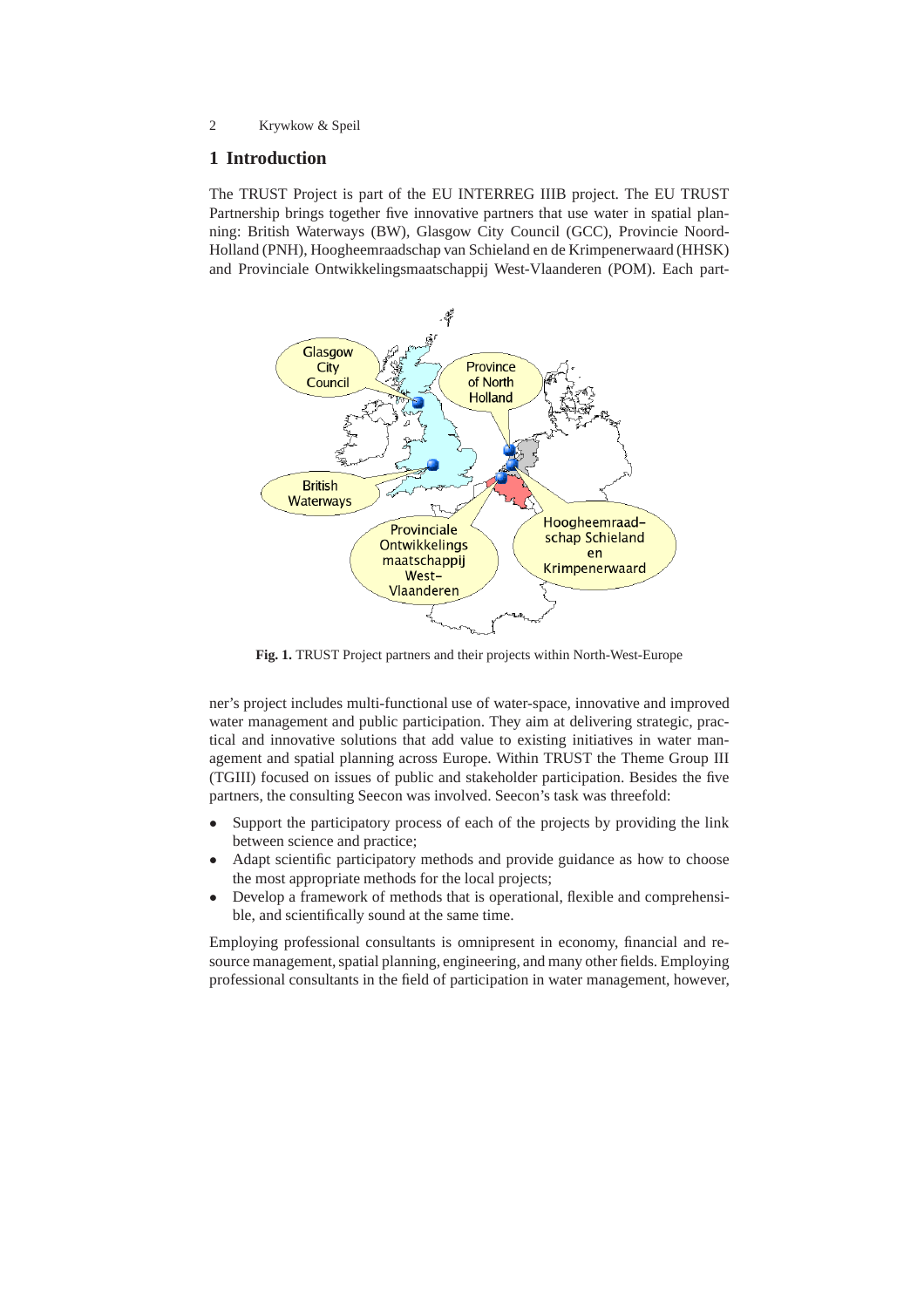is relatively new. When it comes to belabouring the issue of public and stakeholder participation, most of the European water management projects successfully rely on university scientists and researchers. But despite all the new insights in adaptive water management, Integrated Water Resources Management (IWRM) and spatial planning, the everyday problems of both stakeholders and water managers require operational solutions. This is especially crucial when the European Water Framework Directive (WFD) (EU, 2000) will be implemented into the legislation of every single EU country. A process, during which participatory planners will face two additional challenges: the increasing democratisation process in Europe and a general tendency toward a more individualised post-industrial society. However, the TRUST approach has the potential to fill that gap between theory and practice.

## **2 Project organisation and case studies**

The TRUST project with the five partners and the consultancy was organised in three theme groups (TG): TG(I) - engineering, TG(II) - environmental impact assessment, and TG(III) - participatory process. Whereas the collaboration of TG(I) and (II) was based upon well-known issues and expertise, TG(III) water managers were confronted with new approaches of interacting with the public and stakeholders. Moreover, after a short period of time TG(I) and (II) integrated their effort increasingly, and worked closely together. In contrary, TG(III) remained relatively isolated. The five case studies represented various planning project with different issues and solutions.

#### **2.1 British Waterways (BW): Stroud canal restauration**

The project is based in the South-West of England, close to the centre of Stroud, on the edge of the Cotswolds. British Waterways is the lead partner on behalf of the Cotswolds Canals Partnership, and is responsible for delivering the restoration through design and consultation with local stakeholders and the public. The project involved:

- 1. Restoration and mitigation works to a former ornamental pond carrying a stream which runs into the canal. The Ruscombe Brook is prone to pollution from upstream flooding, which consequently runs into the canal;
- 2. Excavation of 650 metres of canal incorporating new emergent habitats, construction of a 1.6 metre wide towpath with vegetated verges, tree management and the creation of reptile hibernacula<sup>1</sup>;
- 3. Interpretation of the canal.

The development of the designs for the restoration of the bridge at Oil Mills, has been guided by conservation and wide public consultation. Environment, heritage, landscape and access appraisals have been carried out. Options for the design were

<sup>&</sup>lt;sup>1</sup> location chosen by an animal for hibernation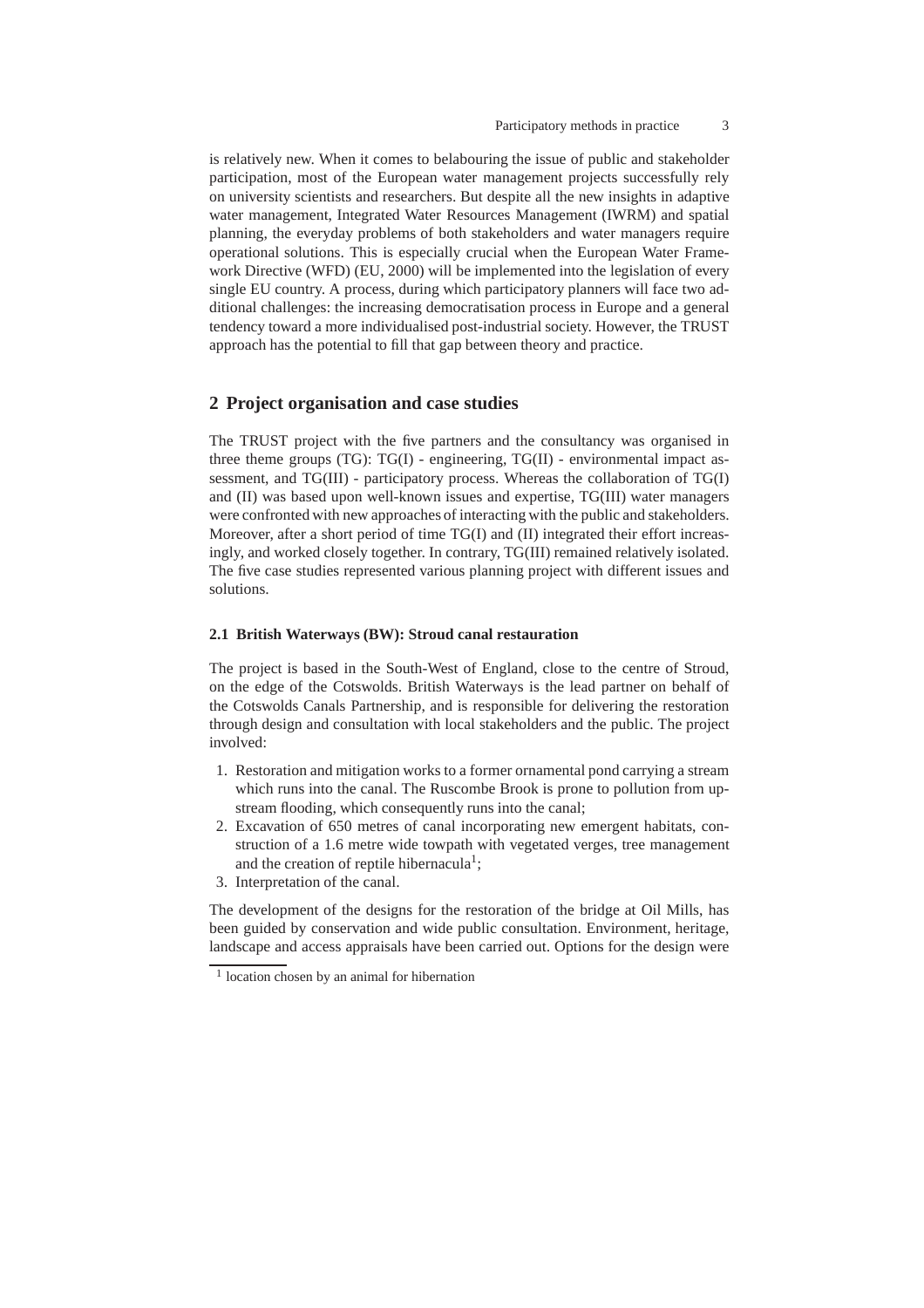considered by a heritage consultation group, consisting of Gloucestershire County Council, Stroud District Council, Cotswold Canal Trust, Company of Proprietors of the Stroudwater Navigation, English Heritage, Gloucestershire Society for Industrial Archaeology, and British Waterways. The local community and various interest groups, such as Stroud Access Forum, were also consulted and their comments and recommendations were built into or taken into consideration within the application. Environmental considerations were identified through consultation with conservation groups, such as Gloucestershire Wildlife Trust, the Environment Agency and English Nature. Existing habitats and species will be protected and enhanced. The work around The Lawns has aimed to manage any polluted water running into the canal. The stream runs through a pond on the site, which is badly overgrown and silted up. The work involves managing the trees around the edge of the pond to increase the amount of light getting to the water. The pond will also be re-profiled to increase the depth of the water, and hazel faggots will be installed as bank protection. This will all encourage increased reed growth around the pond which will act as a filter, managing pollutants that come down the stream.

#### **2.2 Glasgow City Council (GCC): the regeneration of Ruchill Park**

The Ruchill Keppoch Local Development Strategy (LDS) was approved by the Council in January 2005. The LDS provides the policy guidance and development context for the Glasgow TRUST Project. The TRUST Project has created a valuable opportunity to direct funds to the regeneration of a large local park, enabling green space regeneration to become part of a much bigger programme including new housing, new schools and a new commercial centre.

Glasgow's water storage planning activity is based on a series of attenuation ponds situated in a park, on a hillside above and overlooking a stretch of canal. The objectives of the project's design are:

- 1. Remove surface water run-off from existing combined sewers;
- 2. Reduce risks of flooding and pollution of adjacent watercourses;
- 3. Enhance the quality of the environment and biodiversity;
- 4. Improve water quality prior to final discharge.

The Ruchill district of the city is largely residential, and the final phase of the regeneration of previous industrial and redundant hospital sites should commence later in the year 2007. The area features two hills, and it is on one of these hills that the TRUST Project is situated. The hill occupies some 60 hectares of which 30 hectares is a redundant hospital site, lying on the Eastern 'half' of the hill. This site was sold to a private house builder in the summer 2007. The other 30 hectares will form a local park.

The TRUST Project features three ponds with the highest pond to the east. Each pond feeds the adjacent lower pond and eventually discharges through a pipe via a local street to the canal. The three ponds flow by gravity; they are planted with aquatic and marginal plantings. They will permanently contain water. The ponds can be accessed by a footpath network linked to the park footpath network.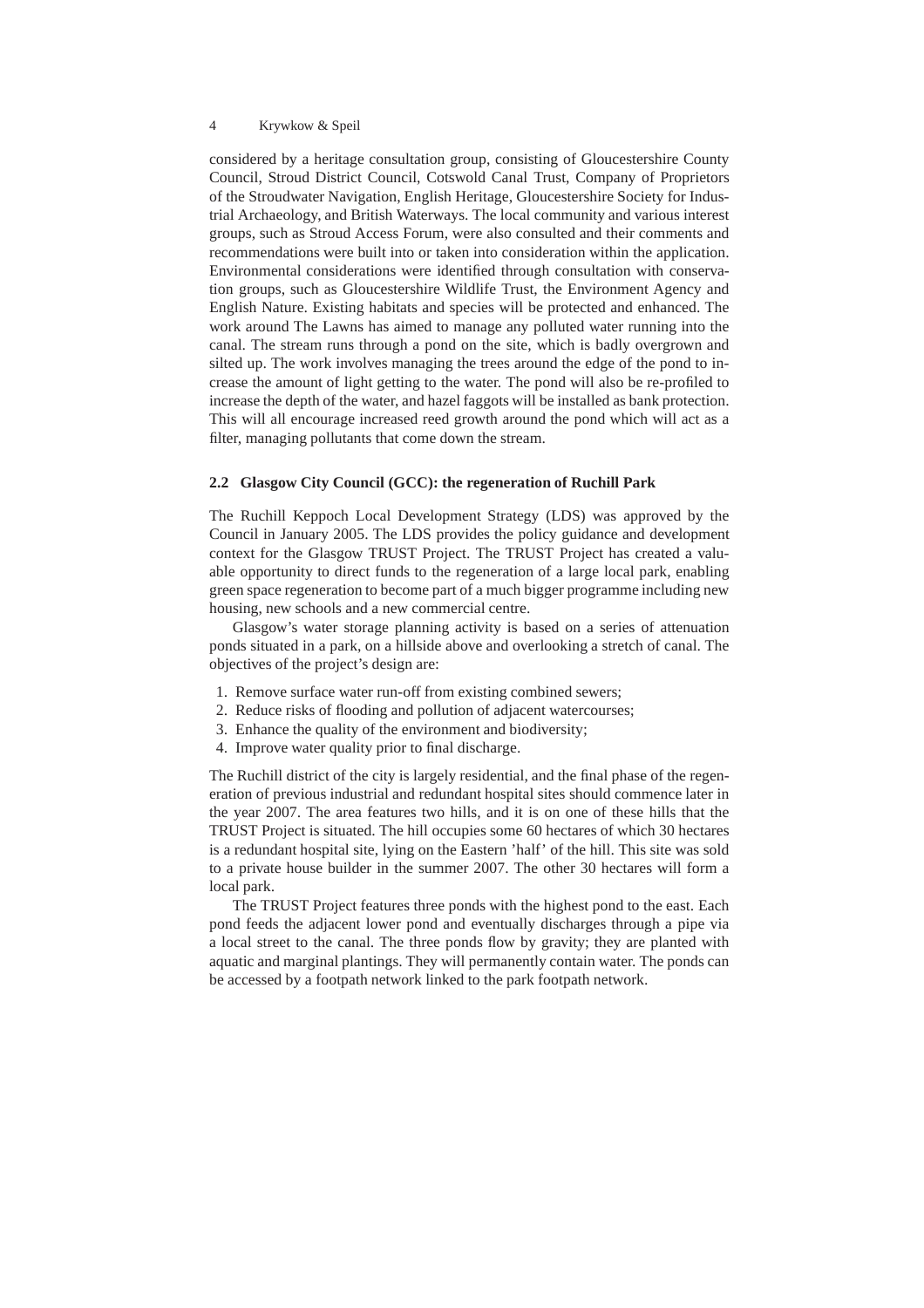#### **2.3 POM West-Vlaanderen: constructing a new fresh water basin**

In the region of Roeselare-Tielt many farmers deliver their products to producers of frozen vegetables. During last few years the region suffered both increasing rainfall intensities with subsequent floodings, as well as extended periods of drought. POM assumes that these phenomena are results of climate change impact, and belief that these extreme situations are likely to occur more often in the future. During the dry summer season farmers need water to irrigate their vegetables. Drought periods significantly decrease the irrigation capacity of the region. The available water resources, however, do not provide enough supply. In addition, the surface water quality deteriorates remarkably.

Currently, the producers of frozen vegetables prevailingly use deep groundwater as process water. Since both the amount and the quality of the deep groundwater layers are decreasing rapidly, there will be limitations enforced on this water source. In order to guarantee the continuation of the farmer production and industrial water supply in the area, other alternative water sources must be found. The Province of West Flanders concluded that a possible solution to this problem can be found in the storage of superfluous water in times of high precipitation. During the dry season, this water can be used as irrigation water for the farmers, and can possibly be used as an alternative process water supply for the industry. The water storage basin will provide water for irrigation of crops. The possibility of supplying water to the industry will be examined. The basin will be able to store superfluous water and will improve biodiversity by its ecological embedding.

## **2.4 Water Board of Schieland and the Krimpenerwaard (HHSK): a new water way**

The Polder<sup>2</sup> Bleiswijk is a rural area (beneath sea level) that is part of the administrative district of HHSK. A spatial transition due to increased urbanisation and the development of specialised agriculture (glass houses), however, is ongoing.

The area's current water management requires a strict system of drainage and water level control with weirs and pumping stations, to pump the surface water to the polder outlet. In the current situation the Polder Bleiswijk severely suffers from excess water during times of intensive rainfall, and there is a lack of fresh water in times of drought. Due to a further change in climate in the years and decades to come, it is expected that more problems will occur. Eventually, this will lead to serious economic loss (e.g. loss of crops, damage to infrastructure and houses). To reduce this risk of economic loss, the water related transformation of the polder Bleiswijk was started.

The programme of measures (until 2006 called *Peil 2010*, since 2007 called *Wateropgave 2015*) entails the enlargement of surface water in the Southern part of the polder Bleiswijk, and includes interlinking a aquatic nature and a recreational area with the water system. The project includes:

<sup>&</sup>lt;sup>2</sup> A polder is a low-lying tract of land that forms an artificial hydrological entity, enclosed by embankments known as dikes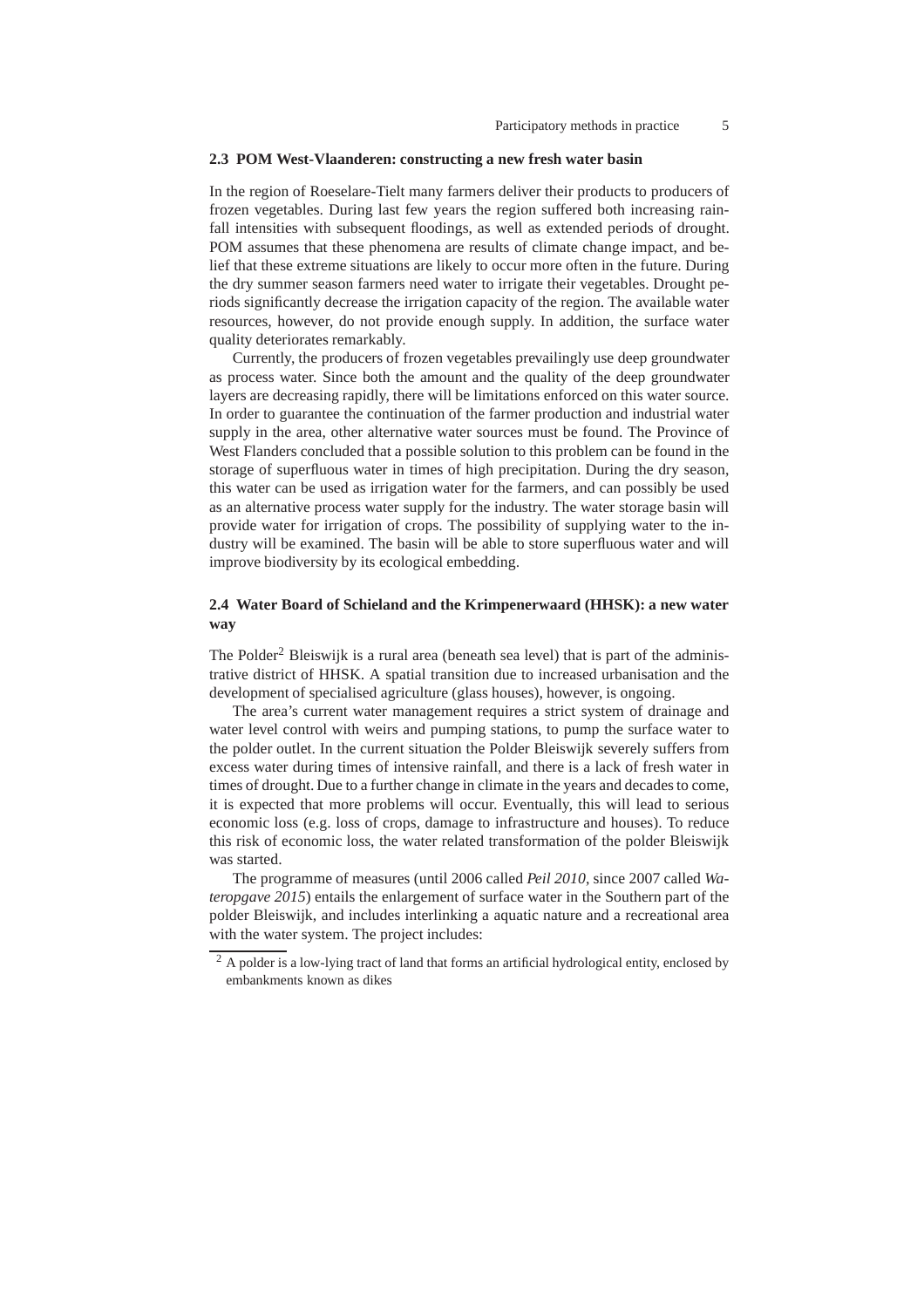- 6 Krywkow & Speil
- the redirection of urban water discharge away from the natural environment;
- the improvement of the availability of water during periods of drought;
- the improvement of ecological balance in the area.

The TRUST demonstration project includes the realisation of a new, landscapeintegrated, main waterway (earthworks and landscaping), ecological banks, two canoe-passable culverts, a pedestrian and cycle bridge, and two road bridges. The excess soil from the waterway is used to create new ecological banks, and to reinforce dykes nearby. The new main waterway ends near a new pumping station, called Lansingerland.

Because of this project, the improved drainage of the area will undoubtedly reduce the risk of flooding of the polder. In addition, visitors from beyond the near vicinity of the site benefit from the higher ecological quality of the area and the improved recreational facilities. Last but not least, the improved recreational facilities are expected to increase the revenues of the recreational entrepreneurs in the area, while improved access to the area will most likely attract more visitors to the two existing restaurants.

## **2.5 The Province of North-Holland (PNH): improving and extending a recreation area**

The recreational area Geestmerambacht is surrounded by agricultural land. The area has a lake, called *Zomerdel*. The lake is a result of sand exploitation for the construction of roads and new houses in the city of Alkmaar. The current state of the recreational area is a result of building starting in the late 1960s. It was developed as part of the structural improvement for the agricultural modification of Great Geestmerambacht.

Due to suburbanisation processes and population growth a larger area for recreation is required. For this reason the three municipalities of Heerhugowaard, Alkmaar and Langedijk decided to enlarge the area Geestmerambacht. The new part of the recreation area *The Druppels* is at the same time part of the TRUST project. Besides its recreational function *The Druppels* will be developed as a peak retention polder to compensate for the fact that the lake *Zomerdel* is cut off from the drainage canal.

The lake *Zomerdel* will remain the centre of the recreational activities. The redevelopment of the lake shores in 2006 included water sports and daytime recreation. The lake itself can be used for swimming, canoeing, wind surfing and diving. There are several fishing areas, and routes for walking, cycling and horseback riding. Camp grounds, a number of small hotels, cafés and restaurants are associated to the area.

Besides developing recreational facilities the water quality of the lake *Zomerdel* had to be improved. To reduce the risk of blue algae dispersal, the lake got detached from the North Holland Canal. As a result, the water supply has stopped, and the surface level lowered about one metre. The lower water level made it necessary to rebuild the banks of the lake. The restructuring of the area was combined with the wishes of the visitors. The works took place in 2006 and were finished in April 2007.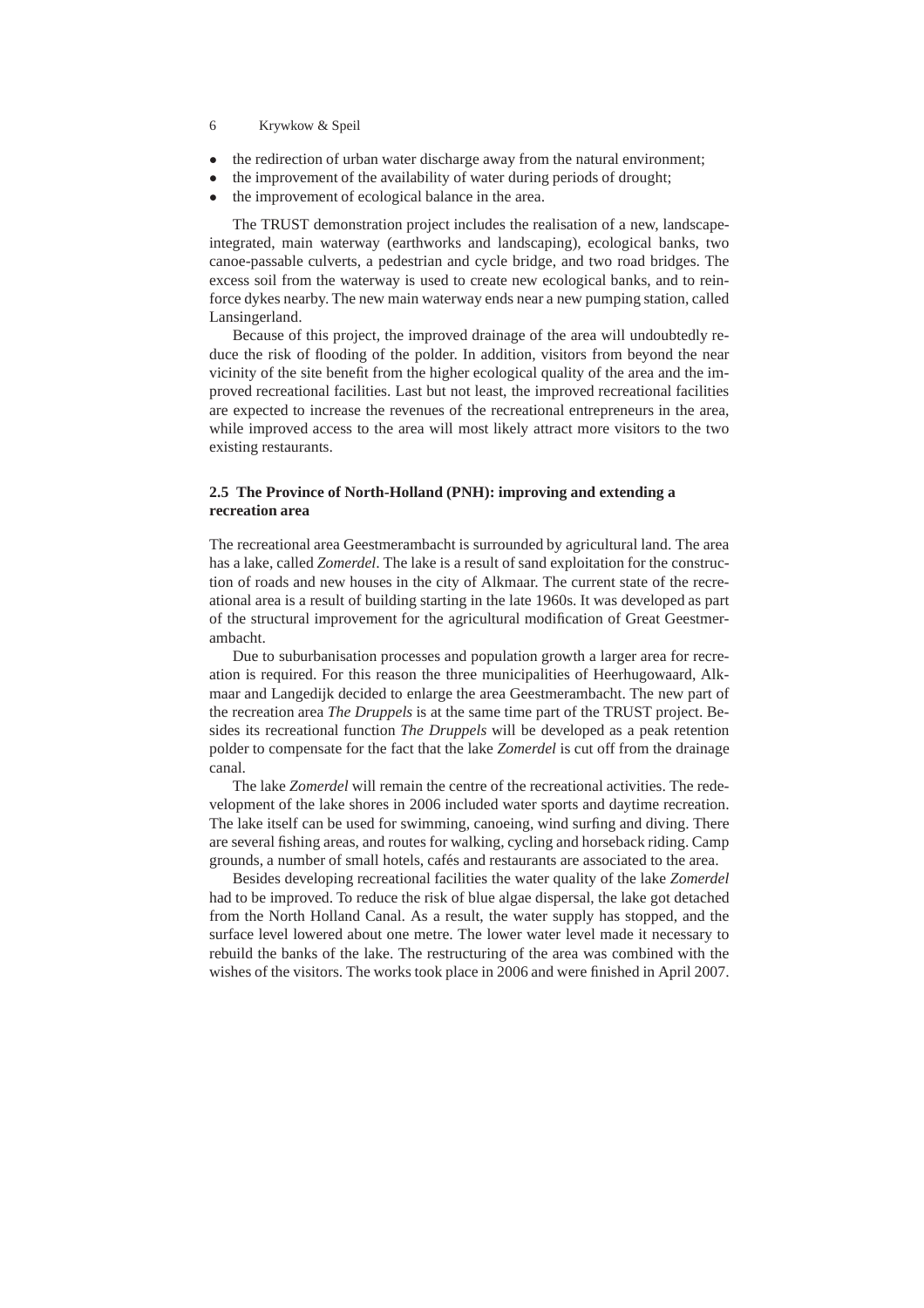When the lake *Zomerdel* was detached from the canal, the storage capacity of the *Schermer* drainage canal diminished. To compensate for this loss in capacity, the recreational area of Geestmerambacht was expanded by approximately 375.000 *m* 3 . A new dike had to be constructed around the entire area of the Druppels. The chance that the Druppels will flood is now once in a 100 years. The urban surface waters of Alkmaar North will be connected the new recreational area. The connection is also important to increase the water storage capacity of the urban area of Alkmaar. The water measures ensure that the water system of the entire area (500 *ha*) will be more flexible and self-containing. Thanks to the extra water area and the greater fluctuation of gauge, the area is capable of handling more and intense rainfall. Because of this, the polder pump will be used less.

# **3 Methodology**

In TG III of the TRUST Project, an attempt was made to implement more scientifically underpinned methods into the every day practice of the involved water managers. Seecon developed a framework for participatory methods that applies to all phases of a participatory process. This framework is documented in the Inception Report of the TRUST TGIII project (Hare and Krywkow, 2005). Its scientific basis stems from the field of Integrated Assessment (IA). IA is both a framework and a guideline for dealing with complex social-environmental systems. These systems are characterised as non-linear, uncertain, and case-specific. Some examples from the literature are: Pahl-Wostl and Hare (2004); Pahl-Wostl (2002); Parker et al. (2002); Rotmans (1998); Toth and Hizsnyik (1998). Within the TRUST Project, the task of TG III was to focus on the participatory methods in the respective projects. Many of these participatory methods were developed as social-science methods that have been applied in specific (often single-problem) research situations. Participation as practised in the TRUST project, however, requires a combination of these participatory methods. In many cases this is a challenge, since planning situations are prevailingly confronted with complex problems and side effects. Additionally, water managers are confronted with a variety of stakeholder perspectives and interests. Many water authorities have their mostly legally prescribed set of participatory methods, based upon resources and experiences within the organisation. Yet, the WFD requires a new approach to public and stakeholder participation, with emphasis on an early involvement of stakeholders, and on more transparency in the policy process.

#### **3.1 Inception Report: capacity building**

The Inception Report (Hare and Krywkow, 2005) was the first report of the TRUST TG III Project. The document has a number of functions:

- Present a consistent and well-structured framework that can serve as a guideline for participatory management;
- Provide a short description of available participatory methods;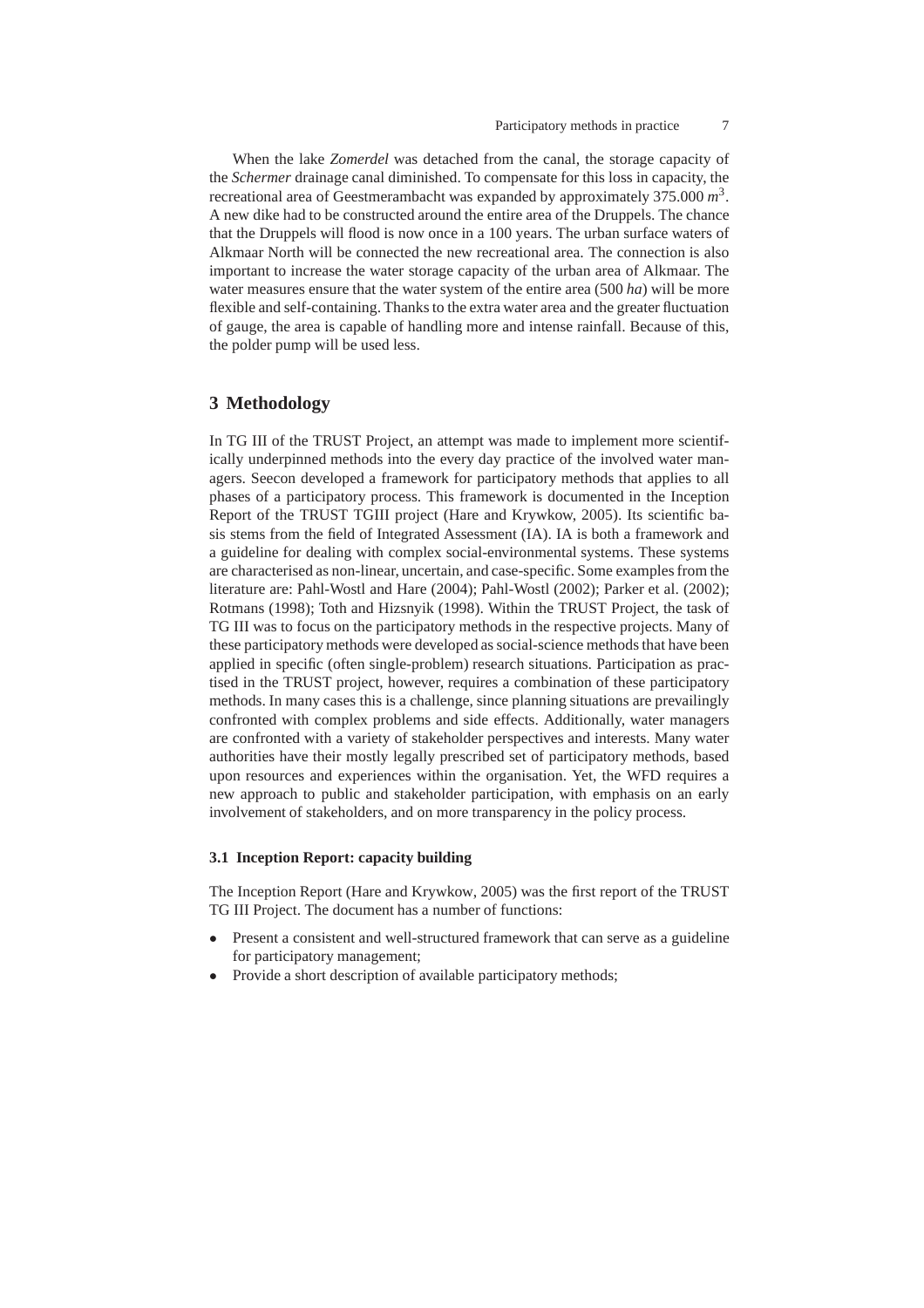- 8 Krywkow & Speil
- Provide an approximation of possible cost and effort of participatory methods, and with that, an assessment of the applicability for the water managers;
- Give an overview of planned activities throughout the course of TRUST, including a description of work;
- List the requirements and main tasks of the TG III partners.

The methodological basis that is provided in the Inception Report can be designated as a guideline for participatory management: an attempt to provide managers with a complete framework of methods that covers all process phases from the planning draft to the policy implementation phase. The main topics of the framework are: (1) participatory management and stakeholder analysis, (2) selection of participatory methods and (3) estimation of costs and effort, and thus an assessment of the feasibility of methods. The Inception Report may also be seen as a linkage between the available scientific methods and the requirements of water managers in their day-to-day business. The report should, furthermore, encourage water managers and decision makers to not only rely on established procedures within their own organisations, but be more daring when it comes to participation as well. This guideline to participatory management is a novel approach in the field of applied scientific methods.

## **3.2 Participatory plans**

Once the Inception Report was designed and reviewed together with Seecon, all partners had a basis for developing a participatory plan. This plan is a recommendation for the choice of participatory methods in the specific requirements of each of the projects:

- A participatory plan was developed for POM, BW and GCC;
- HHSK requested a generic participatory plan that reflects the lessons learned throughout previous projects, and that may be a guideline for future projects. It is documented in the final report of the TRUST TGIII project (Krywkow et al., 2007);
- PNH asked for a review of their communication plan that co-ordinates the activities of the involved project organisations instead of a participatory plan;
- The participatory plan for BW is focussing on on-site activities such as involvement of school students and on-site information campaigns, guided walks and similar. The purpose of these activities is to increase the acceptance of the project, stopping vandalism, ensuring future maintenance of the site and avoiding conflicts between the users of the canal site and adjacent residents;
- The participatory plan for POM includes a number of issues such as improving the stakeholder analysis, talk to the person who objected against the plan, intensify the collaboration with NGOs, have measures for capacity building within POM, and intensify the communication with the local farmers;
- The main advice in the participatory plan for GCC was to identify commonalities and differences in goals of the involved individuals and organisations that are responsible for planning and implementing the project. The significance of the participatory process did not seem to be completely realised by planners and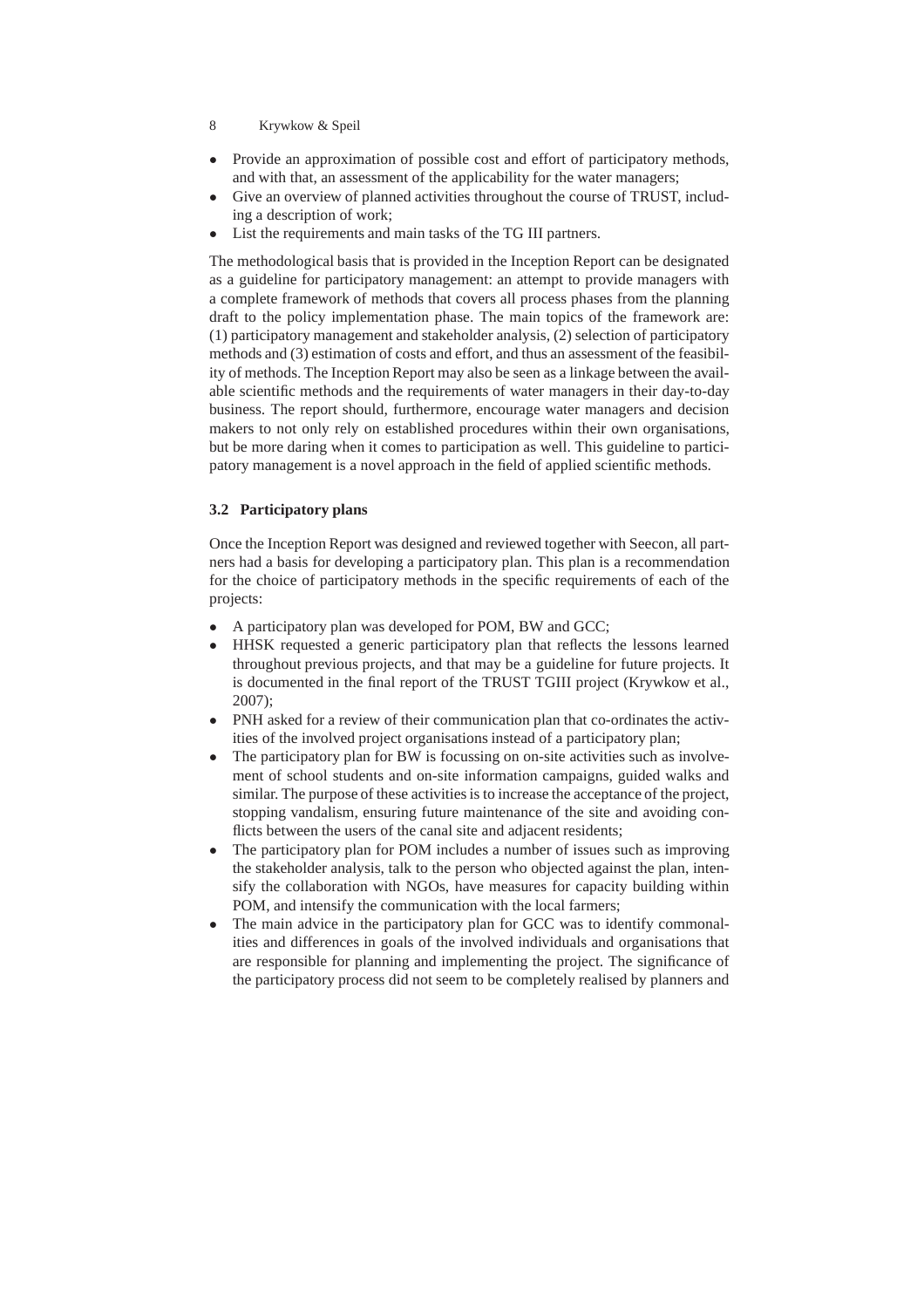engineers of the Ruchill Park project. Furthermore, a well structured meeting of all stakeholders and authorities was recommended in order to achieve a structured overview of the most relevant problems, and to have a clear strategy for the development and the maintenance of the site;

- PNH received a review of their own communication plan with a check list for a generic communication plan. Main issues of the review were the consistency of the communication plan with other documents, a clear structure of the plan and the involvement of parties outside the planning consortium. With the requirement to review their own communication plan PNH raised the issue of communication as part and prerequisite of an overall participatory process. Internal and external communication that is not clearly structured and efficient can decrease the quality of the participatory process;
- HHSK preferred not to have a participatory plan, because the representatives indicated that the participatory process of their project was already too advanced to have significant impact with a participatory plan. Instead a 'generic participatory plan' was required including lessons learned from the TRUST process and previous experience with other projects of HHSK. The generic participatory plan builds on insights that are described in the Inception Report, and points out requirements that are more specific for water managing organisations such as the water board HHSK. It is published in the appendix of the TRUST TG III final report (Krywkow et al., 2007).

#### **3.3 Methods for the evaluation of participatory processes**

According to the CIS Guidance document on participation in relation to the Water Framework Directive (European Commission, 2003, p.46), "reporting brings transparency into the public participation process, and gives feedback to the participants on what has happened with their comments." This is an important reason as to why participatory processes should be monitored and evaluated. But there are more reasons. Monitoring and evaluating a participatory process enables water managers to carry out a participatory process, to recognise problems early, and guide the process safely to success. It helps to plan further steps of the current participatory process, and to improve conditions for future processes by learning from the experience.

One of the basic ideas behind monitoring and evaluating the TRUST project was to not only evaluate at the end of the participatory process, but also in between. Another evaluation objective that was partly implemented in the TRUST Project was that diverse perspectives (planners as well as stakeholders and external experts) should be included. Primarily, partners were asked to give their judgement about whether or not a goal has been achieved in their participatory processes. This was complemented by Seecon's observations and, whenever possible, by feedback collected from stakeholders. This needs to be accomplished in a structured way. However, it does not necessarily require much resources. Planners only need to contact the stakeholders, and ask them predefined questions related to their perception of the quality of their involvement.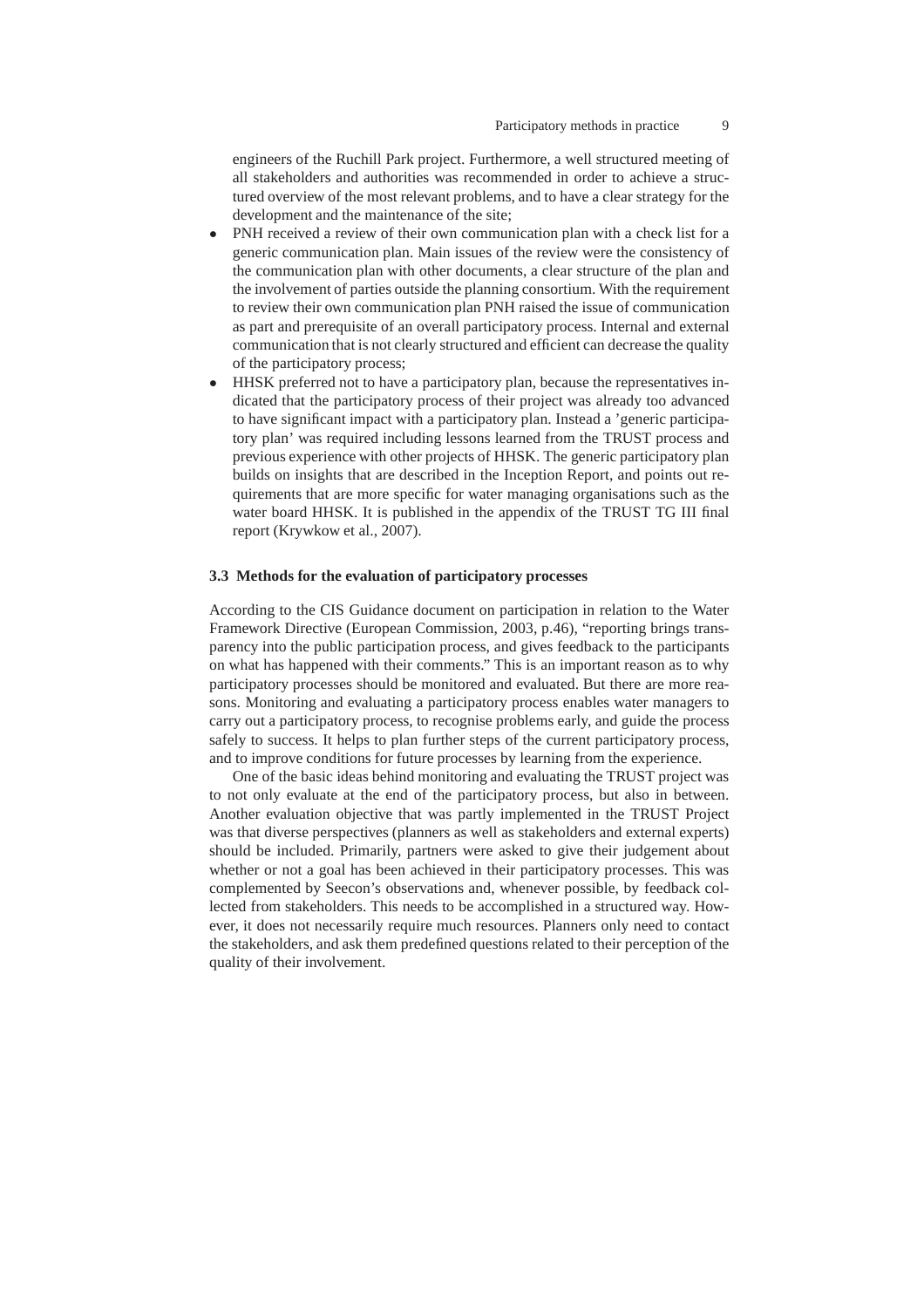## **Representing process characteristics in a simple and comparable way: intensity diagrams**

A number of articles refer to the benefits of participation such as (Oels, 2003; ÖGUT, 2003; Renn et al., 1995). 'More' or 'less' participation is often characterised along the three levels of participation: *information, consultation, active involvement* or any other one-dimensional structure such as Arnstein's ladder of citizen participation (Arnstein, 1969). Seecon developed a concept for describing the *intensity* of a participatory process in a simple way along six dimensions (figure 2). The dimensions are based on a broad range of criteria found in the literature (Feindt, 2001; Renn et al., 1995; Chanan, 1999; OGUT, 2003; Oels, 2003; Beierle and Cayford, 2002). This ¨ broad range was reduced to a minimum set of six criteria: *activity, equality, transparency, power sharing, flexibility* and *reach*. A short defining question for each is given in the figure 2. The intensity of a participatory process is a combination of the levels of these 6 criteria.



**Fig. 2.** The six dimensions of the intensity of participation

The six dimensions can be visualised graphically in a so-called intensity diagram in form of a spider-gram (figure 3). Throughout the TRUST TGIII process these diagrams have proven to be useful, whenever a quick overview of the intensity of a participatory process was required. In this case, the spider-grams serve as a tool for describing the participatory process (or its intensity). However, they are not an evaluation tool in itself. In other words, the intensity of the participatory process says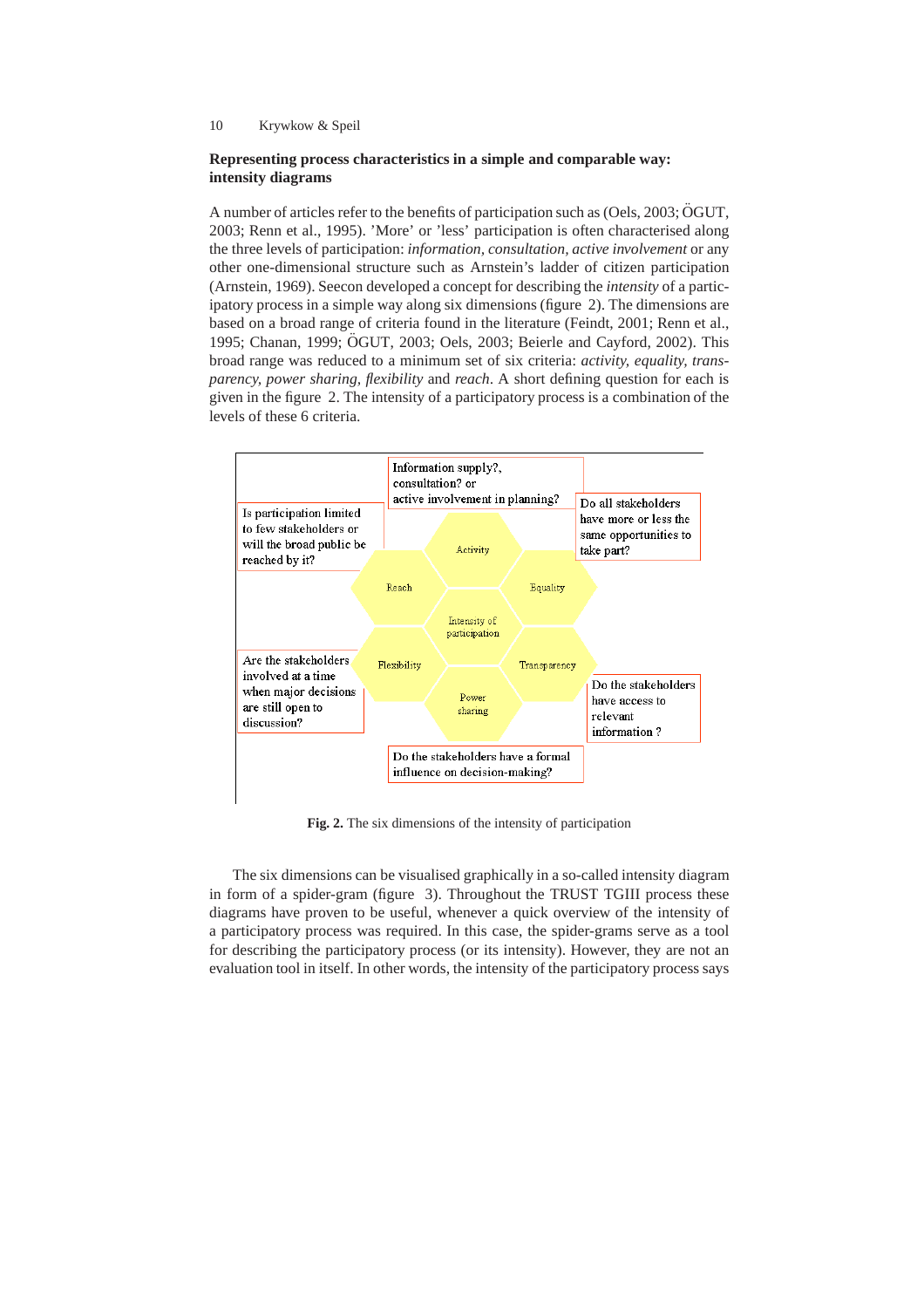nothing about its quality or appropriateness. A look at the objectives of the process is required. A specific intensity may be needed in order to achieve certain objectives:

- Public awareness requires a high reach of the process;
- Building trust requires a high level of transparency;
- Social learning requires high activity and high transparency, etc.



**Fig. 3.** A generic example of an intensity spidergram

#### **Planning sheets**

In order to represent the current state of a participatory process, Seecon developed planning sheets that had to be filled out by every TRUST Partner. In a table structure the planning sheet (figure 4) gives an overview of the entire participatory process, the applied methods, and the involved stakeholders. This way it serves as a tool for planning, communicating, and reviewing a participatory process. Figure 4 shows the planning sheet. The main categories are highlighted by coloured tags. The planning sheet contains non-participatory as well as participatory activities and evaluation points. For each activity, the involved stakeholders are indicated, as well as outputs of the activity in terms of documents and (estimated) costs. A second table sheet allows for providing details about specific activities. Evaluation of the participatory processes in TG III was carried out in three stages. Their time frames, methods and outputs are summarised in table 1. Seecon supported the partners with all tasks related to the evaluation of their participatory processes. Seecon visited partners to carry out evaluation interviews, and based upon the interviews compiled interim evaluation reports. Furthermore, Seecon provided tables and questionnaires to support partners with collecting the relevant data for process monitoring and evaluation, and in order to minimise the partners' workload.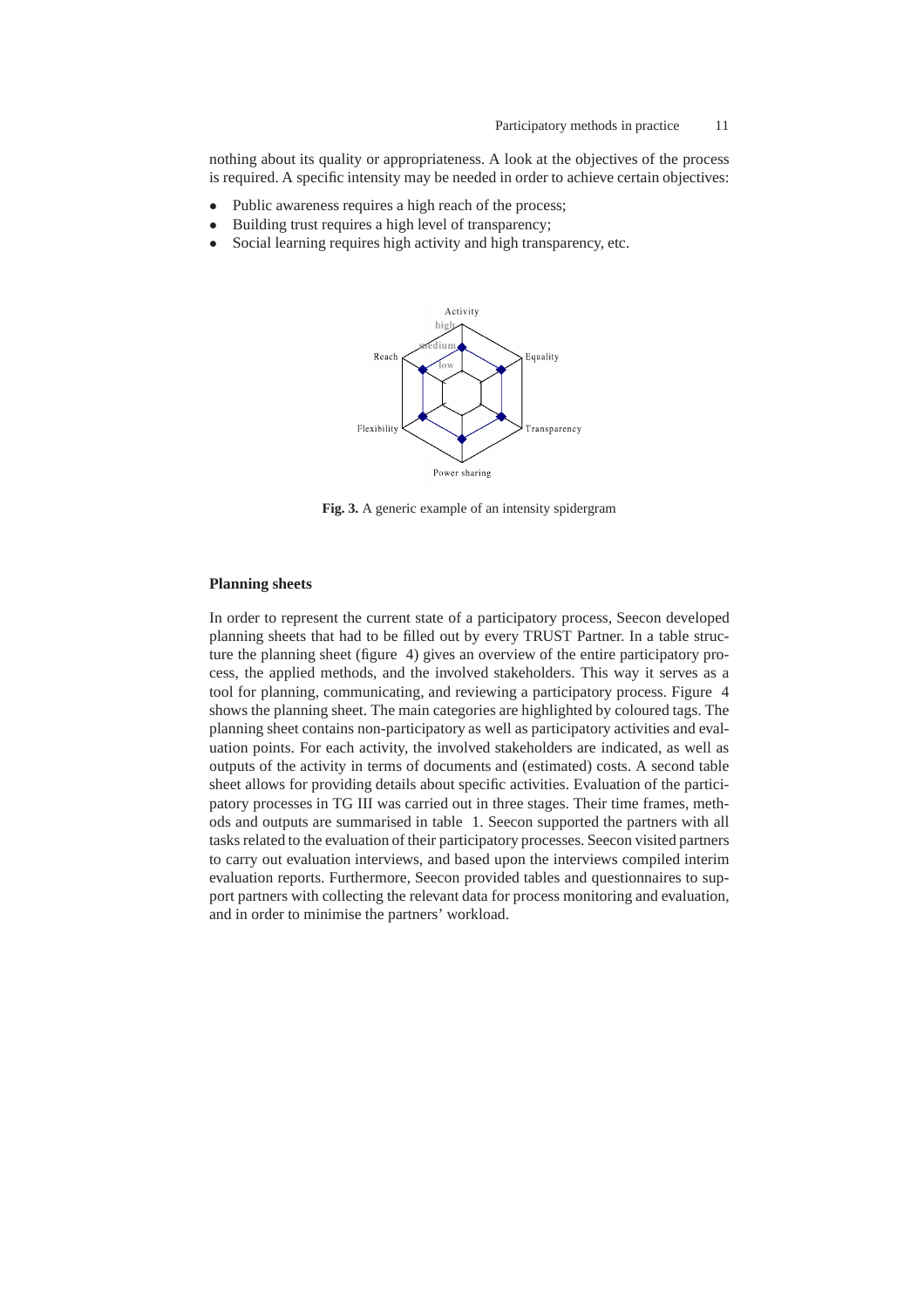

**Fig. 4.** The planning sheet

# **4 Summarised results of the evaluation**

At the inception evaluation, only one partner was considering an intense participatory process. When the interim evaluation was carried out in 2006, some partners struggled with diverse difficulties concerning goal achievement. Seecon gave some recommendations on how to handle these situations.

At the end of the TRUST Project, all partners were convinced that they have reached a relative high intensity of their participatory process, that all relevant stakeholders have been informed and that the views of the stakeholders were included in the process. Furthermore, from the partners' perspectives, they succeeded in achieving most of the very ambitious objectives (development of win-win plans, public awareness, long term use and maintenance, etc.). However, only one partner considers the objective of 'social learning' to be achieved in his project. It would have been better to evaluate these assessments with stakeholder feedback on the participatory processes. However, this was not possible for all partners within the TRUST project. The main reasons are lack of time, the limited resources that are available for participation, and the accompanying monitoring and evaluation tasks within the single projects. From Seecon's point of view, some opportunities have been given away, when the possibilities of participation were concerned: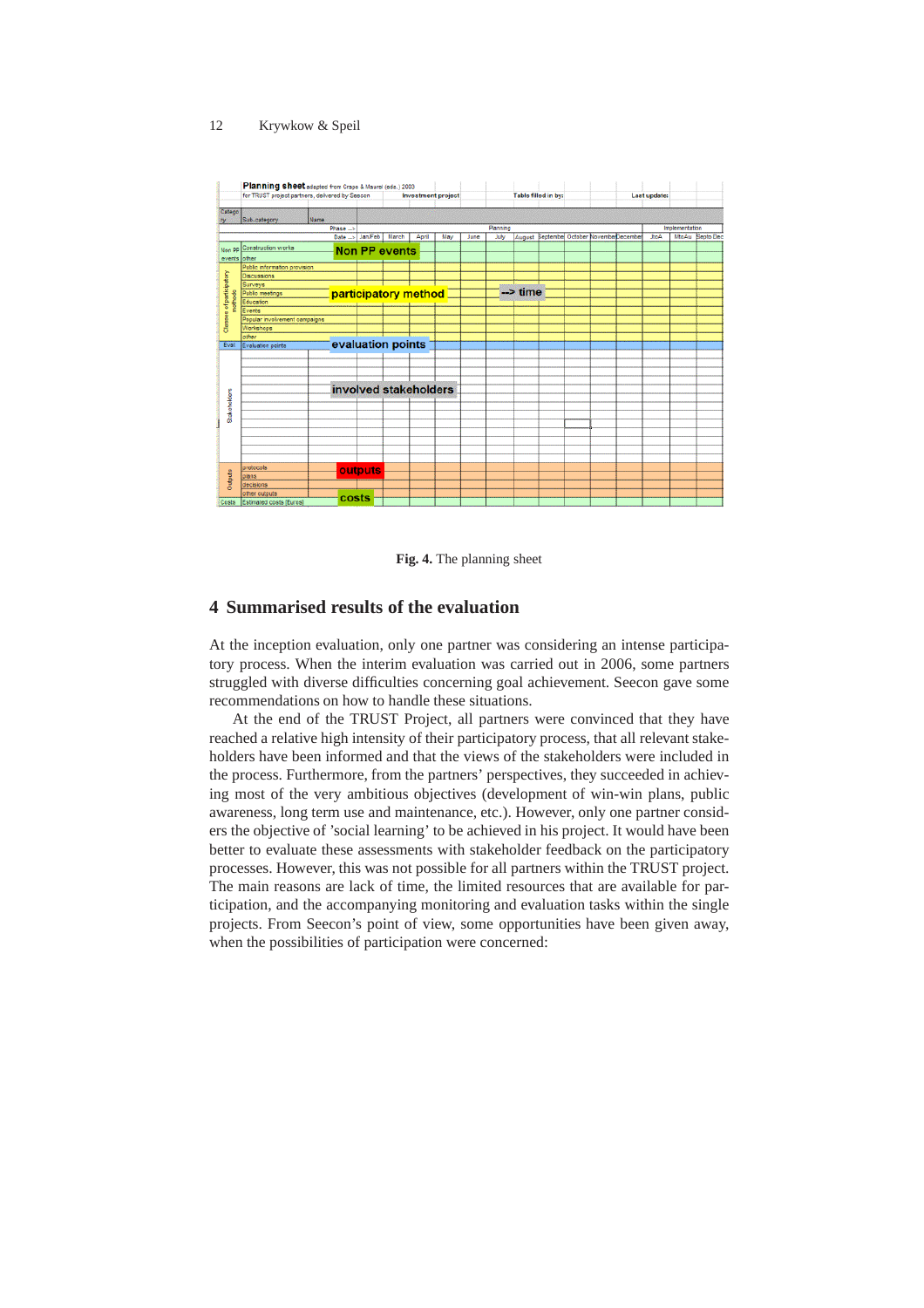| Year | Name of evaluation point Methods |                                                | <b>Outputs</b>                                            |  |  |
|------|----------------------------------|------------------------------------------------|-----------------------------------------------------------|--|--|
| 2005 | Inception evaluation             |                                                | Short interview with part- Intensity diagrams (spider-    |  |  |
|      |                                  | ners on planned process grams) and recommenda- |                                                           |  |  |
|      |                                  |                                                | intensity and questionnaire tions for participatory plans |  |  |
|      |                                  | on process and constrains                      |                                                           |  |  |
| 2006 | Interim evaluation               |                                                | Evaluation interview with Interim evaluation report       |  |  |
|      |                                  |                                                | each partner and observa- with partner feedback on        |  |  |
|      |                                  |                                                | tion of participatory activi-current goal achievement     |  |  |
|      |                                  |                                                | ties of some partners. Doc- and lessons learned. Seecon   |  |  |
|      |                                  |                                                | umentation planning sheet gives recommendations for       |  |  |
|      |                                  |                                                | the next phases of the pro-                               |  |  |
|      |                                  |                                                | cess                                                      |  |  |
| 2007 | Final evaluation                 | A questionnaire was sent Process (intensity)   | and                                                       |  |  |
|      |                                  |                                                | to each partner including output (goal achievement);      |  |  |
|      |                                  |                                                | stakeholder feedback. Doc-lessons learned for future      |  |  |
|      |                                  | umentation: planning sheet processes           |                                                           |  |  |
|      |                                  | update                                         |                                                           |  |  |

|  | <b>Table 1.</b> Evaluation points within the TGIII process |  |  |  |  |  |
|--|------------------------------------------------------------|--|--|--|--|--|
|--|------------------------------------------------------------|--|--|--|--|--|

- The chances for active involvement (in planning, implementation and maintenance) and social learning (generating understanding and long-term changes in behaviour);
- More effective co-operation within and between organisations (through acknowledgement of the importance of participation and clearly defined responsibilities between partner organisations);
- Gathering stakeholder feedback on the process quality and outcomes (through short informal talks or questionnaires).

However, when compared to current planning procedures, the partners have moved towards more intense participation. Under the difficult conditions of having only little resources available for participation, and having to deal with a general lack of acknowledgement of the importance of participation, the partners did very well in involving the stakeholders into their projects. The networks that were built with stakeholders, the experiences gained, and the learning effects of exchanging these with Seecon and the other partners, will only contribute to the participation approaches in the future. Detailed results of the evaluation procedure are documented in the final report of the TRUST TGIII project (Krywkow et al., 2007).

# **5 Results and conclusions**

Whereas many European water management projects focus on a limited number of methods employing case studies as kind of a 'test field', TRUST worked with five different real-world projects which require various methods to achieve their planning goals. In this project, the main challenge was to adapt innovative methods in such a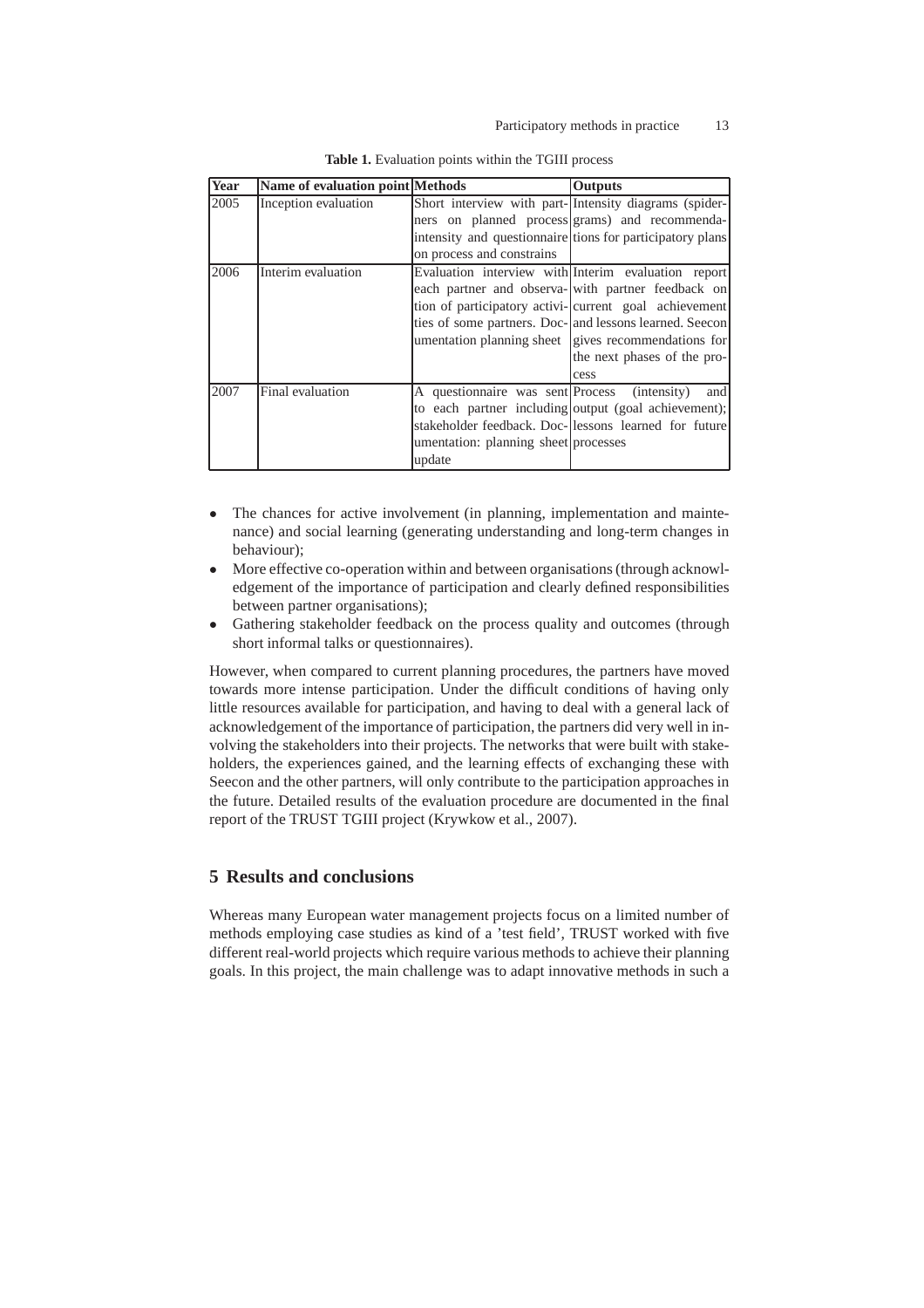way that water managers, engineers, and planners were able to acquire new insights; for ongoing as well as for future projects. Also, the consultants would have to learn more about the requirements of water managers, so that the theoretical methods could be made more accessible and applicable.

TGIII provided the partners with a platform that enabled them to exchange their experiences with regards to the preparation, implementation and analysis of participatory processes, and commonly discuss emerging challenges. Seecon moderated the transnational exchange meetings and supported each partner with theoretical insights, participatory plans, evaluation procedures, and further guidance. The outcomes of the TGIII effort reveal a number of insights and experiences that prove the benefit of participation. Equally, if specific stakeholder interests are not identified early enough, or are not taken seriously, delays can happen during later stages of the project (e.g. the legal planning procedure). The neighbour in POM's water basin project, who delayed the planning process for several months, is one example. However, applying or rejecting participation in a planning procedure is not a decision of one or more involved planners, but depends on the legal context, the institutional assumptions, intra-institutional communication, the priority of participation within the institution, the training and experience of water managers, and the complexity of the planning situation as well. As in many other water management projects, one important lesson was learned once again: the relevance of participation is often underestimated, with, as a consequence, inappropriate resource allocation and surprises due to an unexpected course of events.

*Communication* is an important precondition for participatory processes. The notions of communication and participation are often confused. A good communication between water managers and stakeholders or the public does not implicitly entail a good participatory process. However, participation has more categories or levels such as consultation, active involvement, social learning and eventually decision making, as described and discussed in the inception report. It is important to distinguish between internal communication (water managers with other departments within their organisation or consortium) and external communication (water managers with stakeholders and the public). Especially in a planning consortium, a communication plan is essential for the co-ordination of tasks and an efficient working process. Seecon designed a communication plan for PNH and a check list of communication plans for water managers. For the public and stakeholders it is important to be informed about plans as early as possible. Often, the legally prescribed means of information such as local weekly newspapers or information bulletins in municipality offices are considered sufficient. However, in view of contemporary information overload from other sources and an abundant media supply, more has to be done, and modern media such as web sites should be included. Such media can also support project internal communication.

The multitude of knowledge among experts and lay people should be preprocessed and easy to access for water managers. For future projects it can be helpful to have an on-line forum that enables water managers, together with a participatory consultant, to easily exchange experiences, and instantly ask questions and receive a reply. This can supplement the exchange that takes place during meetings. Another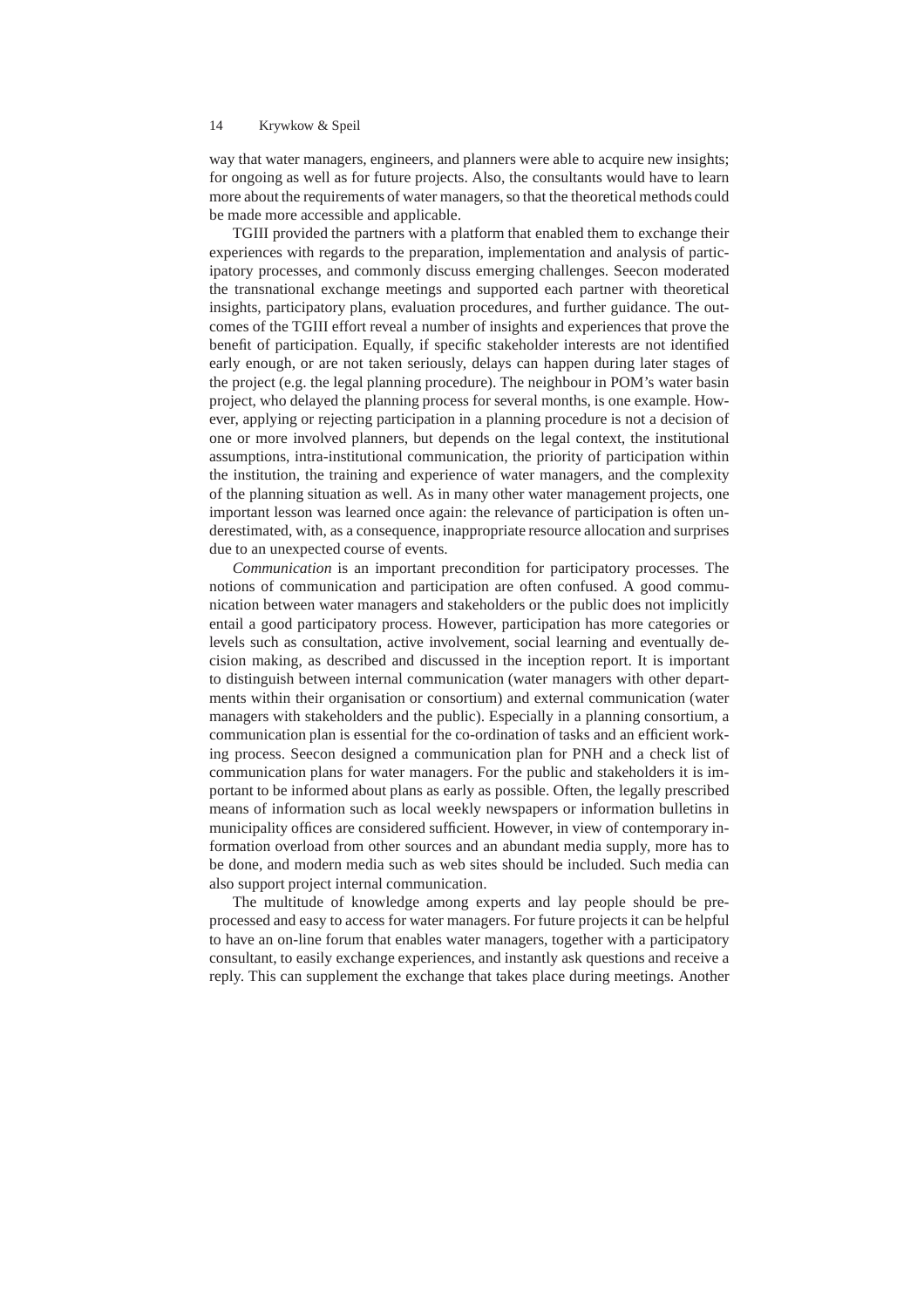side effect is the development of a project memory. This can be helpful to retrieve information from earlier stages of the project or look up information that has been forgotten after a longer period of time. Moreover, a central communication platform can avoid data redundancy and data loss. One example of a project exchange platform is the internal web site of the NeWater project.

Besides technical means of communication, face to face contact can often be more valuable than any electronic media. For example, a simple face to face conversation of POM representatives with the neighbour in Ardooie might have solved the problem of process delay without a legal procedure.

In principle, there were two kinds of involvement schemes in within the TRUST Project:

- 1. *Co-planning* and *co-decision*: meaning stakeholders are involved in the design of the project, particular decisions for implementation and procedural issues of the participatory process (as observed at BW);
- 2. The *expert planning* way, which involves a draft plan with calculated measures, designed by experts, that permit modifications by the incorporation of stakeholder perspectives to some extent (such as in the other four projects).

At first, the 'co-planning way' appears to be more transparent and democratic, with more opportunities for the stakeholders to affect the project. However, as the BW case proved, a planning process can be given out of hand, which may delay of the entire procedure. This is just as undesirable as an obtruded planning procedure with little option for modification, based upon stakeholder perspectives. A clear definition of tasks and deadlines plays a crucial role in efficiently coordinating activities of diverse partners and stakeholder organisations.

One main difference between the participation approaches of the TRUST Partners is the degree to which groups of the public were involved in activities, either with an educational character (involving school children, BW), with a fun-character (e.g. fun run, GCC), or by allowing groups to take part in the design and implementation of specific elements of the project site (place making event or design of a flag etc., GCC). Another difference between the projects is the *involvement of volunteers*. According to BW managers this has a long tradition in Great Britain. It helps achieving a cost-efficient implementation of measures, as well as an increased acceptance and sense of ownership of the project at the same time. Acceptance and sense of ownership, however, are crucial for the maintenance and sustainability of the implemented measures. On the other hand, the involvement of volunteers is not as easy in all countries of the EU. HHSK managers reported that the involvement of volunteers may conflict with legal regulations, resulting in cumbersome and bureaucratic application processes. Moreover, insurance issues of volunteers working in governmental projects are complicated, and this way additionally hamper an involvement of volunteers. However, thanks to the international exchange within the TRUST project, these issues will be discussed in the future among water managers of Dutch water boards.

Another problem is the *level of education* and interest of the stakeholders. Whereas water managers can assume a general comprehension and interest among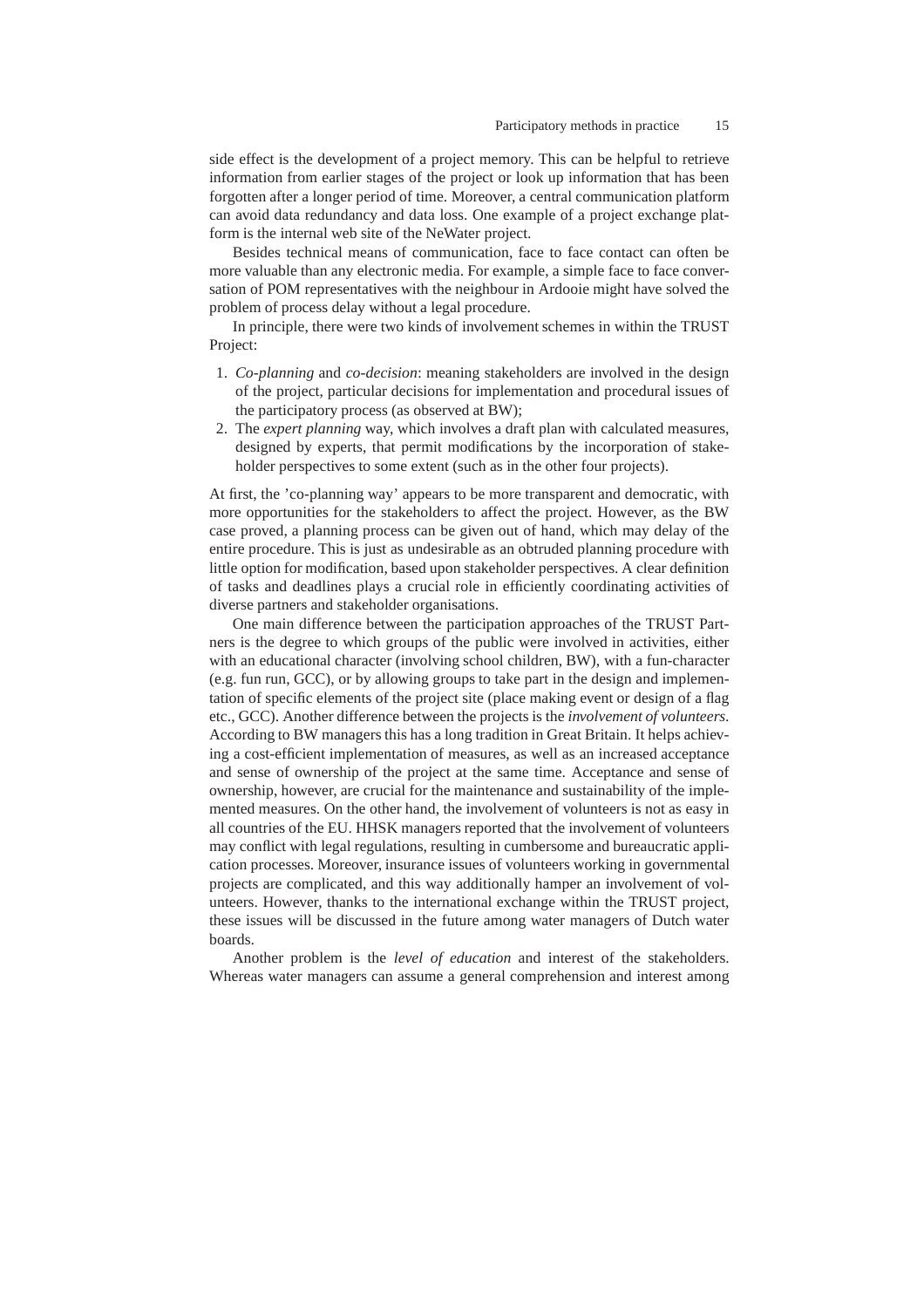stakeholders, it might be difficult to reach the public in some neighbourhoods and raise their interest. GCC representatives and collaborating stakeholder groups for example, experienced that some individuals were simply not able to read flyers, questionnaires or maps. Only face-to-face contact and the active involvement of neighbourhood groups can mitigate that problem.

The TRUST Project was partitioned in three theme groups: engineering (TG I), environmental impact assessment (TG II) and participatory management (TG III). After a few months TG I and II decided to integrate their effort on the project level. The integration of participatory management on the project level was missing. Only within the projects an exchange was possible, but not always fully accomplished. In other words, the projects had an environmental impact assessment based upon the close collaboration between engineering and environmental issues, but not a comparable 'social impact assessment'. This means the full integration of engineering and environmental issues with participatory management has not been done. At the same time the allocation of financial resources was not as sharply segregated between the Theme Groups. In some cases this resulted in participatory methods that could not be applied because of a shortage of staff or money.

As mentioned above, the management of participatory processes is more sophisticated than commonly assumed. Planning processes are often accompanied by a whole variety of issues, problems and side effects. Moreover, stakeholders as well as the public, introduce a variety of perspectives on these issues. One can imagine that this may dramatically increase the uncertainty, and at the same time build up a 'problem space' that is complex and difficult to solve. The project of PNH is an illustrative example of this complexity: the main issue is the improvement of the recreational value of the site. Side effects are: nature conservation, accessibility of the site, landscape value, water quality, littering and ground water level. PNH stakeholders have specific, and occasionally contradicting, preferences such as: sport and recreational activities (e.g. swimming, sailing, hiking, horse riding and cycling), maintenance of the quality of housing adjacent to the site (most water engineering activities have impact on the groundwater level and thus an impact on the base of houses), enjoying nature, and many more. Atop of this the municipality decided to allocate a soil dump on, or in the vicinity of, the site. It is easy to imagine that conflicts are inevitable. These conflicts can extent to longer decision procedures, and even legal procedures. As a matter of fact, not every party will be entirely satisfied with the outcomes of the project. However, it is important to reveal the consequences of possible planning solutions on the environment as well as the stakeholders. This can result in a social learning process, and ideally in a higher acceptance of the aspired modification. It is crucial that experts equally participate in the learning process. Local knowledge can help to prevent planning design errors and, again, increase the acceptance of a project. The example of PNH illustrates furthermore, that only a well managed participatory process can successfully approach a solution of such a complexity of problems.

For upcoming projects it is advisable to employ *specialised consultants* such as Seecon. Several TRUST Partners confirmed this conclusion in their contributions to the final report. An external consulting agency can help organise an integrative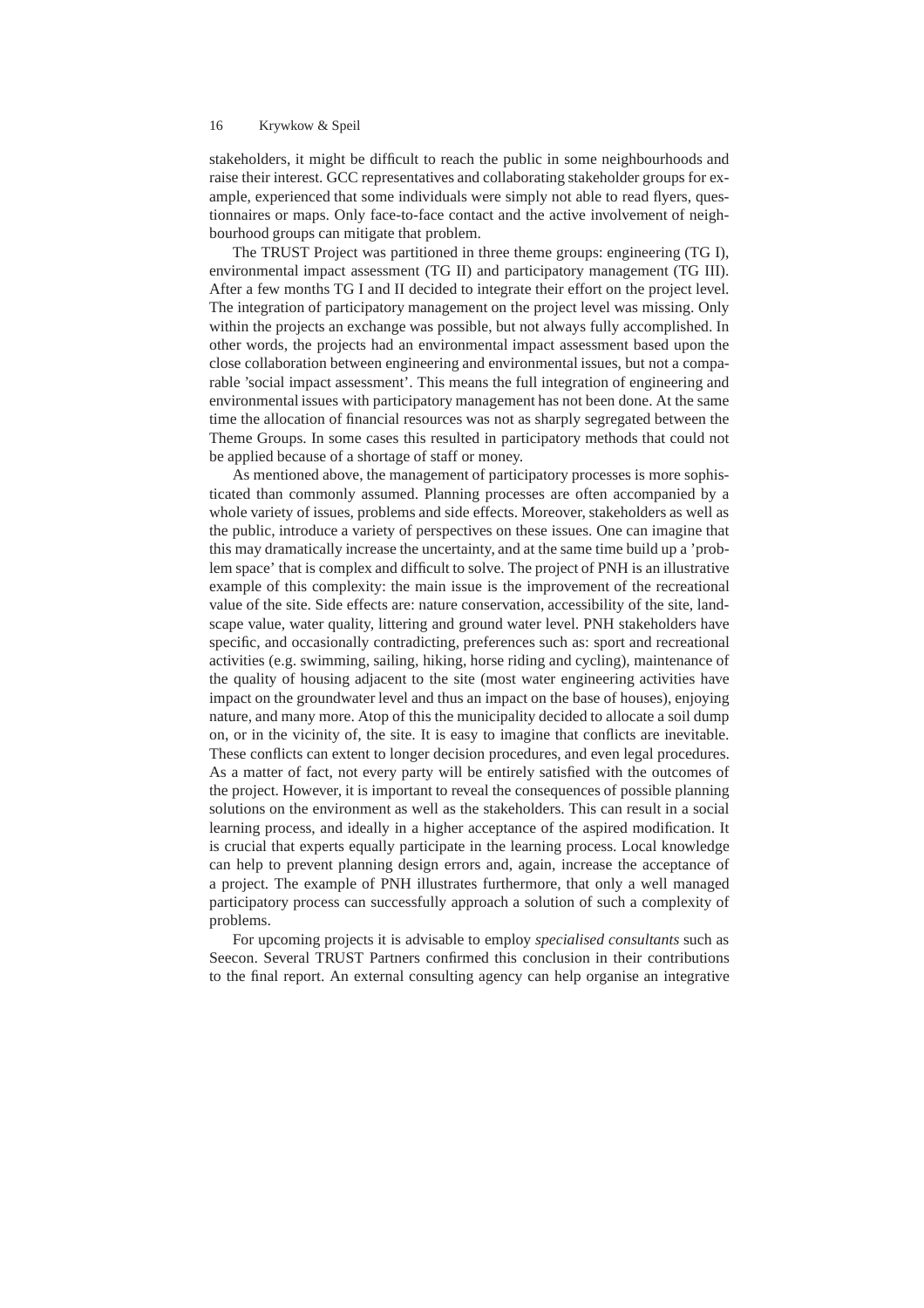#### Participatory methods in practice 17

project approach, where participation does not stand to the side of other planning efforts such as engineering and environmental impact analysis, but is fully integrated. This way, already existing engineering and environmental models might be used in discussions with stakeholders and support social learning processes. Furthermore, the potential of participatory management can be better exploited, and sophisticated participatory methods may be used at appropriate moments within the entire process. Besides the local knowledge and often biased opinions, a third and independent party can help to introduce more objective perspectives and transparency to the problems at stake. The increasing environmental awareness and self-confidence of stakeholders may be used as constructive contributions, rather than obstacles to overcome. An early and active involvement of a consultant is crucial for an appropriate design and a suitable allocation of resources for the entire participatory process, as well as for the integration with engineering and environmental departments within the project. The GCC meeting with stakeholders and Seecon in Glasgow at the 1st and 2nd of February 2006 is a good example of how effective a direct and active involvement of consultants in a participatory processes can be.

Last but not least the collaboration with an external consulting agency supports the *capacity building* among water managers themselves, so that future projects can be performed self-sufficient and with a similar quality as with a consulting agency. A close collaboration between water managers and consultants has a higher learning effect than workshops or similar theoretical course work. In the long run, rethinking of what water managers are required to master is indispensable. Water management still needs competent and highly specialised engineers, planners and environmental analysts. However, project managers with a broad understanding of interdisciplinary work and integrated approaches are necessary to achieve functioning, accepted, and sustainable results. Well designed engineering has a decreased value, if it is not accepted by the public and stakeholders. In general, a positive and flexible approach is required for successful participatory management. A plain risk management approach with a main goal of avoiding objections and process delays as described in the HHSK project, might not be sufficient. Later on, HHSK changed their strategy and contacted stakeholders to learn more about their specific requirements and perspectives. With this approach, the chance of collecting more (and sometimes even better) ideas, an acceptance of the implemented measures and a sustainable development of the site is high.

Often bureaucratic procedures and lack of resources hinder the exploitation of local knowledge, and the development of trust and partnership. More effort is required to promote the virtue of participatory management. Furthermore, scientists and especially consulting agencies such as Seecon, have to improve the applicability of scientifically-based participatory methods in the day-to-day work of water managers. Without an over-simplification that is, because complex problems cannot be solved with simple methods. However, sophisticated methods and procedures, if required, must be easier to understand, and better accessible for water managers in order to achieve an effective and well-structured participatory process with an appropriate application of methods.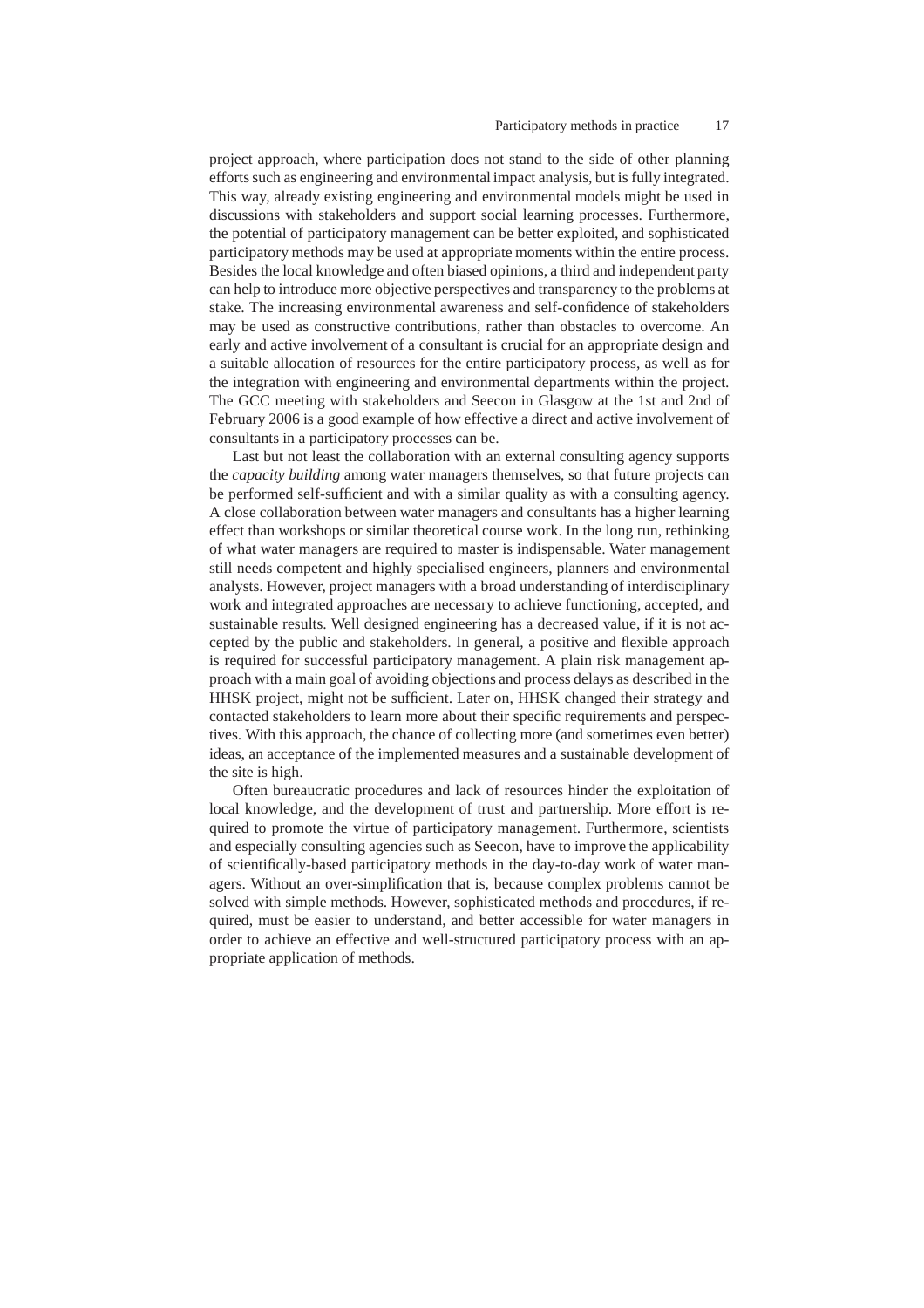Due to the experience of various local projects within TRUST, the new methodological framework (capacity building - participatory plans - evaluation) proved its potential to be applied in other water management projects, and significantly improve their participatory processes, if resources are allocated sufficiently, and the participatory process is appropriately embedded in the overall planning effort.

## **6 Acknowledgement**

This study was possible through the Interreg IIIb *TRUST* project of the European Union. Very special thanks to Matt Hare. We would like to thank all participants of TGIII.

# **References**

- Arnstein, S. R. (1969, July). A ladder of citizen participation. *Journal of the American Institute of Planners (JAIP) 35*(4), 216–224.
- Beierle, T. C. and J. Cayford (2002). *Democracy in practice: public participation in environmental decisions*. Resources for the Future. Washington: RFF Press.
- Chanan, G. (1999). *Local community involvement: A Handbook for Good Practice*. Luxemburg: European Foundation for the Improvement of Living and Working Conditions. Office for Official Publications of the European Communities.
- EU (2000, December). Directive 2000/60/ec of the european parliament and of the council. *Official Journal of the European Communities OJ L 327*, 72. WFD.
- European Commission (2003). *Public Participation in Relation to the Water Framework Directive*. Common implementation strategy for the Water Framework Directive 2000/60/EC. Guidance document No. 8. Luxembourg: Office for Official Publications of the European Communities, Working Group 2.9 - Public Participation.
- Feindt, P. H. (2001). *Regierung durch Diskussion?: Diskurs- und Verhandlungsverfahren im Kontext von Demokratietheorie und Steuerungsdiskussion*. Ph. D. thesis, Universitt der Bundeswehr Hamburg, Lang, Frankfurt/Main.
- Hare, M. P. and J. Krywkow (2005). Participatory processes for the design of water storage areas. Technical report, Seecon Deutschland GmbH, Osnabrück. Seecon TR no. 01/2005 for the TRUST project.
- Krywkow, J., K. Rasche, E. Moss, T. Mitchell, K. Vancleemput, R. van der Kroef, R. Hotting, A. Rodenbach, and C. Noordanus (2007, October). Public and stakeholder participation. Theme Group III Final Report of the TRUST Project, Rotterdam.
- Oels, A. (2003). *Evaluating stakeholder participation in the transition to sustainable development. Methodology, case studies, policy implications*. Ph. D. thesis, University of East Anglia, Norwich, LIT, Mnster.